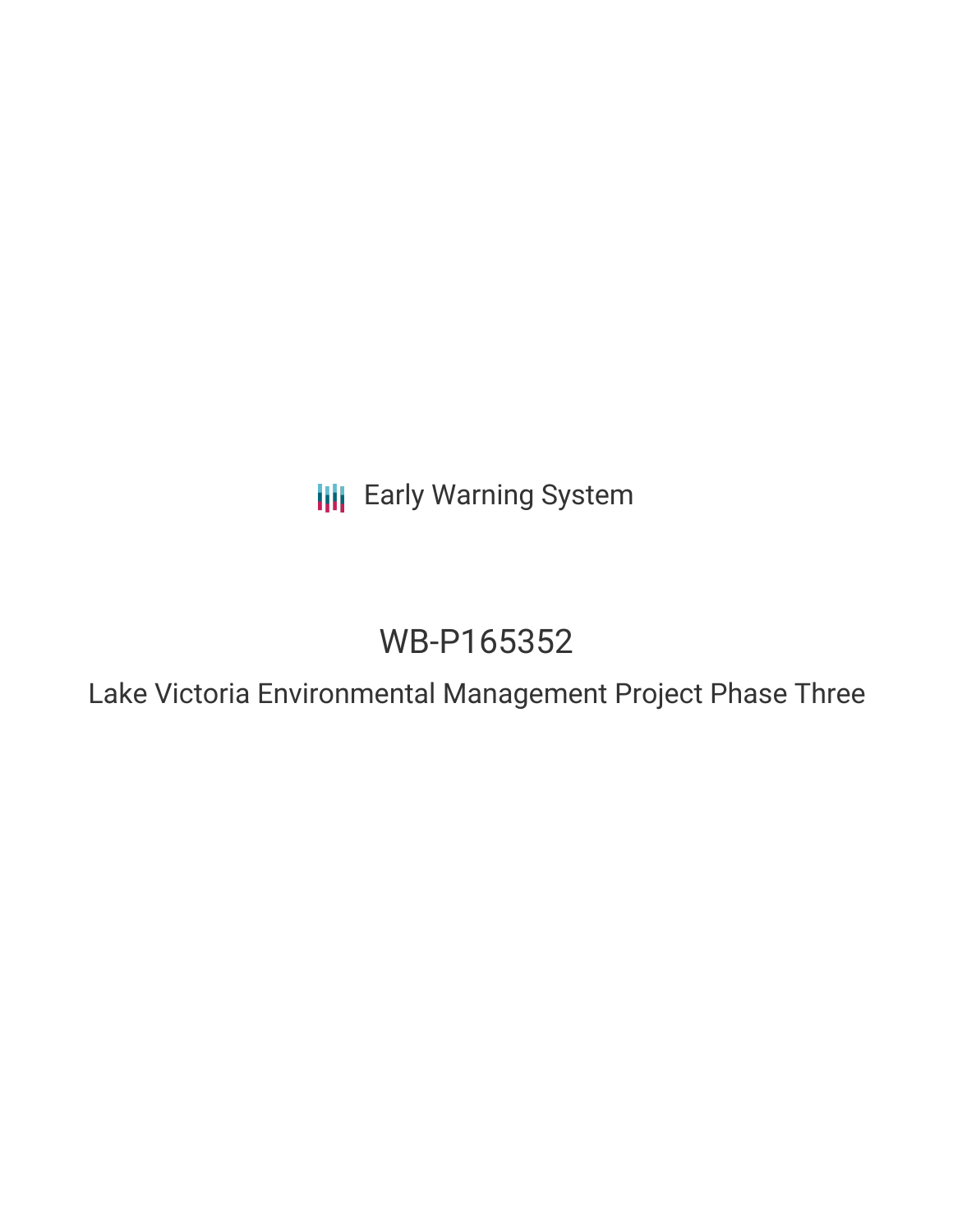

#### **Quick Facts**

| Burundi, Kenya, Rwanda, Tanzania, Uganda                                                              |
|-------------------------------------------------------------------------------------------------------|
| World Bank (WB)                                                                                       |
| Proposed                                                                                              |
| B                                                                                                     |
| 2019-09-30                                                                                            |
| Burundi Ministry of Water, Environment, Land and Urban Planning, Kenya Ministry of Environment, Natur |
| <b>Climate and Environment</b>                                                                        |
| Loan                                                                                                  |
| \$233.00 million                                                                                      |
| \$243.00 million                                                                                      |
|                                                                                                       |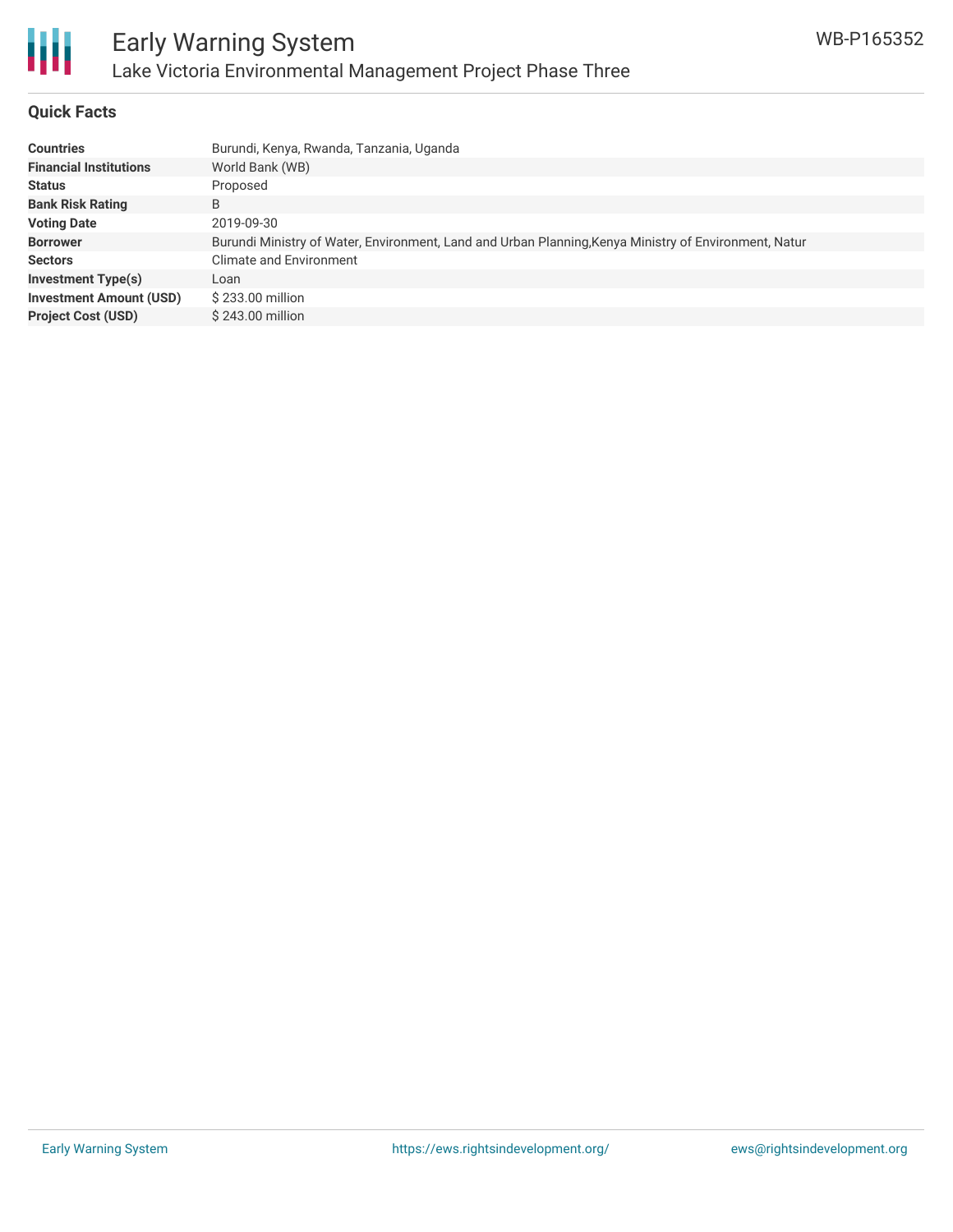

### **Project Description**

The Project Development Objective (PDO) is to strengthen transboundary natural resources management and climateresilience in the Lake Victoria Basin and reduce environmental degradation in selected hotspot areas.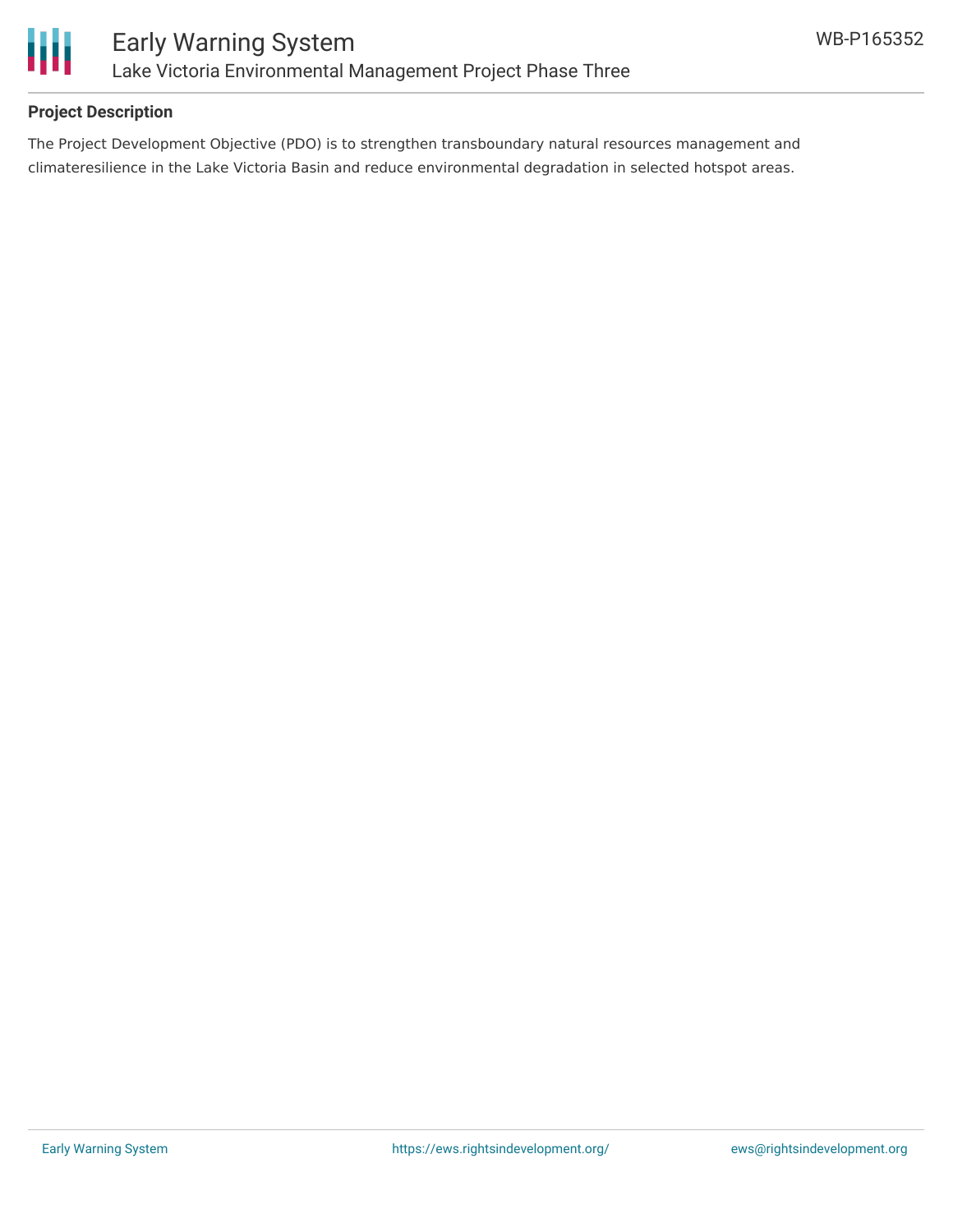

#### **Investment Description**

World Bank (WB)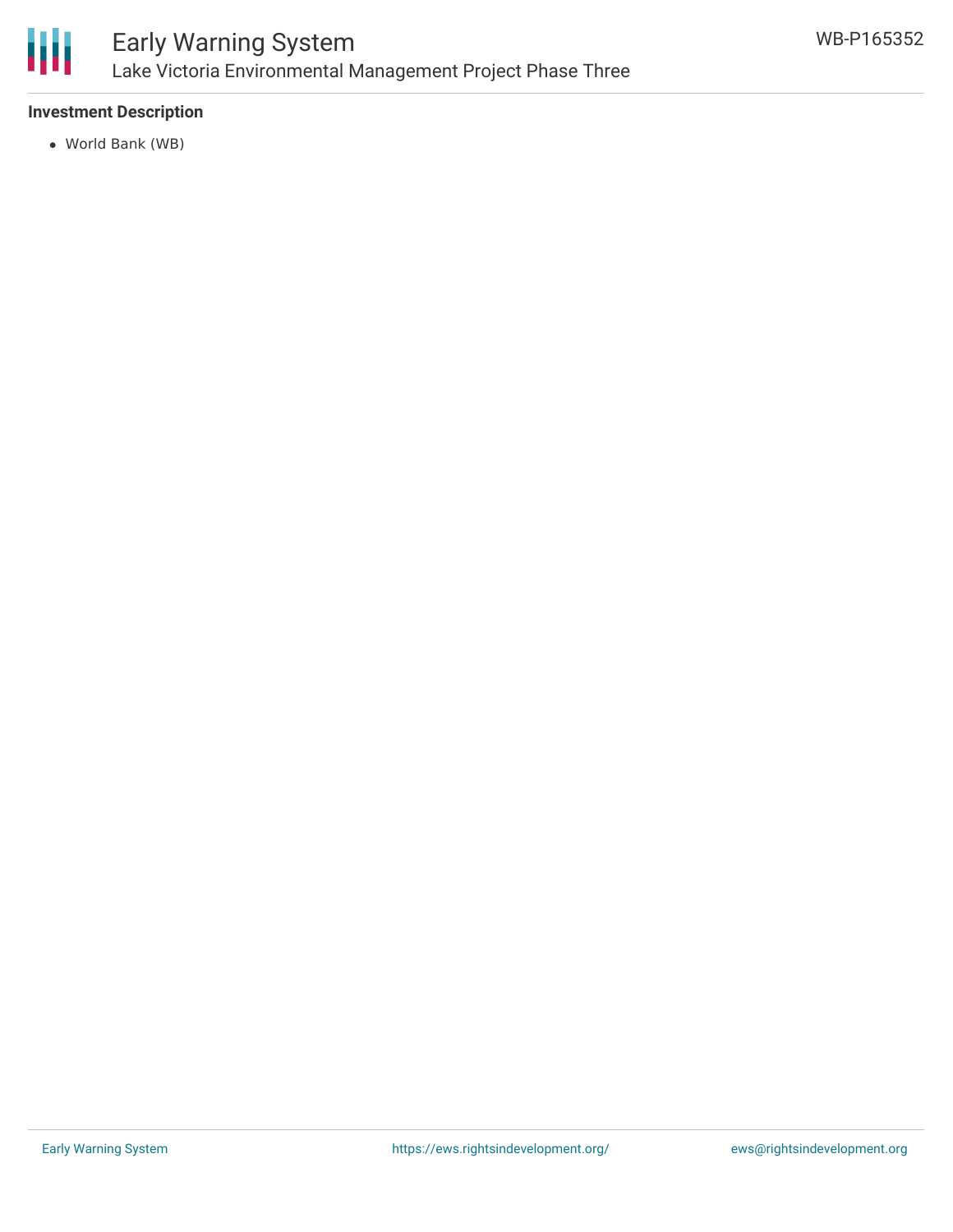

#### **Contact Information**

Burundi Ministry of Water, Environment, Land and Urban Planning Libérat NAHIMANA National Project Coordinator nahimanaliberatfebr@yahoo.fr Kenya Ministry of Environment, Natural Resources and Regional Development Authorities Francisca Owuor National Project Coordinator franowuor@hotmail.com Uganda Minisry of Water and Environment Sowed Sewagudde National Project Coordinator sewaguddes@yahoo.com Tanzania Ministry of Water and Irrigation Omari Iddi Myanza National Project Coordinator omari.myanza@maji.go.tz Rwanda Ministry of Enviroment Alphonsine Ntabana Head, Single Project Implementing Unit

sherialphonsine@gmail.com

ACCOUNTABILITY MECHANISM OF WORLD BANK

The World Bank Inspection Panel is the independent complaint mechanism and fact-finding body for people who believe they are likely to be, or have been, adversely affected by a World Bank-financed project. If you submit a complaint to the Inspection Panel, they may investigate to assess whether the World Bank is following its own policies and procedures for preventing harm to people or the environment. You can contact the Inspection Panel or submit a complaint by emailing ipanel@worldbank.org. You can learn more about the Inspection Panel and how to file a complaint at: http://ewebapps.worldbank.org/apps/ip/Pages/Home.aspx.